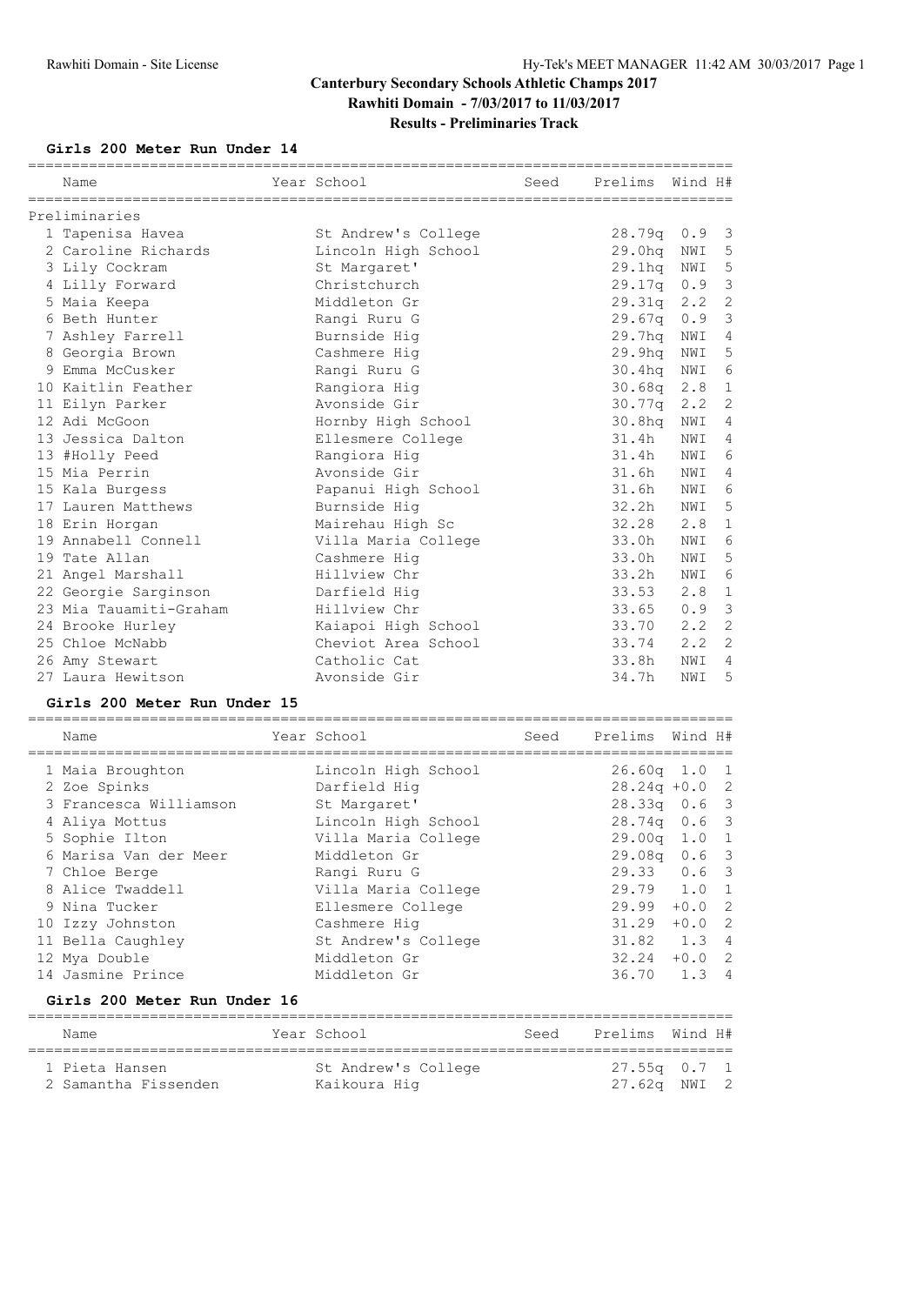# **Canterbury Secondary Schools Athletic Champs 2017 Rawhiti Domain - 7/03/2017 to 11/03/2017**

# **Results - Preliminaries Track**

#### **....Girls 200 Meter Run Under 16**

| 3 Gloria Agnew         | Middleton Gr        | 28.08q NWI 2   |       |  |
|------------------------|---------------------|----------------|-------|--|
| 4 Victoria Wells       | St Margaret'        | $28.44q$ 0.9 3 |       |  |
| 5 Shakya Lavea         | Avonside Gir        | $29.06q$ 0.7 1 |       |  |
| 6 Molly Mackay-Stewart | Villa Maria College | $29.52q$ 0.7 1 |       |  |
| 7 Isabel Newman        | Rangi Ruru G        | $30.45$ 0.9 3  |       |  |
| 8 Georgina Fee         | Riccarton Hi        | $31.85$ 0.9 3  |       |  |
| 9 Penny Mitchell       | Darfield Hig        | $31.89$ 0.9 3  |       |  |
| 10 Emelia Lochhead     | Marian College      | 32.04          | NWI 2 |  |
|                        |                     |                |       |  |

#### **Girls 200 Meter Run Under 19**

| Name              | Year School         | Seed | Prelims            | Wind H# |                |
|-------------------|---------------------|------|--------------------|---------|----------------|
| 1 Sophie White    | Christchurch        |      | 27.9 <sub>hq</sub> | NWI 1   |                |
| 2 Eugene In       | Rangi Ruru G        |      | 28.2hq NWI 1       |         |                |
| 3 Rebecca Joubert | Middleton Gr        |      | $28.51q$ 0.3 2     |         |                |
| 4 Sophie Thomson  | St Margaret'        |      | $28.96q$ 0.3 2     |         |                |
| 5 Stella Reid     | Cashmere Hig        |      | $29.88q$ 0.3 2     |         |                |
| 6 Amelia Harris   | St Margaret'        |      | 30.0 <sub>hq</sub> | NWI 1   |                |
| 7 Annabel Wilson  | Rangi Ruru G        |      | 30.9h              | NWI     | $\overline{1}$ |
| 8 Brooklyn Codyre | Kaiapoi High School |      | 31.0h              | NWI     | $\overline{1}$ |
| 9 April Robertson | Villa Maria College |      | 31.27              | 0.3     | $\overline{2}$ |
|                   |                     |      |                    |         |                |

### **Boys 200 Meter Run Under 14**

| Name                 | Year School         | Seed Prelims Wind H# |     |                |
|----------------------|---------------------|----------------------|-----|----------------|
| 1 Ouinn Andis        | Shirley Boys        | $26.30q$ 1.8         |     | 7              |
| 2 Oliver Curtis      | Christchurch        | $26.33q$ 1.4 5       |     |                |
| 3 Dylan Orr          | Ellesmere College   | $26.99q$ 3.3 4       |     |                |
| 4 Amos Spoelstra     | Middleton Gr        | $27.00q$ 1.4         |     | 5              |
| 5 Iuvale Pulega      | St Bede's College   | $27.23q$ 1.8 7       |     |                |
| 6 Jonty McLean-High  | St Andrew's College | $27.25q$ 1.4         |     | 5              |
| 7 Connor Anderson    | Christchurch        | $27.33q$ 1.4 6       |     |                |
| 8 Ben Shipley        | St Bede's College   | $27.42q$ 1.8 7       |     |                |
| 9 Milan Munoz        | Burnside Hig        | $27.69q$ 1.1 2       |     |                |
| 10 Hamish Williams   | Riccarton Hi        | $27.90q$ $3.1$       |     | $\mathcal{S}$  |
| 11 Calib Bone        | Burnside Hig        | $28.00q$ 1.8         |     | 7              |
| 12 %Andre des Forge  | Lincoln High School | 28.04q 3.3 4         |     |                |
| 13 Lewis Watts       | Cashmere Hig        | 28.21 3.3            |     | $\overline{4}$ |
| 14 William Brown     | Darfield Hig        | $28.22$ 1.1 1        |     |                |
| 15 Angus Hammett     | St Bede's College   | 28.40 1.8            |     | 7              |
| 16 Luke White        | Riccarton Hi        | 28.78 3.3            |     | $\overline{4}$ |
| 17 Mark Agnew        | Middleton Gr        | $29.02 \quad 1.1$    |     | 2              |
| 18 Joe Waiti         | Shirley Boys        | 29.19 1.1 1          |     |                |
| 19 Monti Nicholls    | Mairehau High Sc    | 29.32 3.1            |     | $\mathcal{E}$  |
| 20 James Sharpe      | St Andrew's College | $29.34$ 1.1 1        |     |                |
| 21 Tyler Tapa-Wither | Darfield Hig        | 29.59                | 1.4 | 6              |
| 22 Connor Holdorf    | Cashmere Hig        | 29.70 1.4            |     | 6              |
| 23 Sahil Kumar       | Hornby High School  | 29.81 1.4            |     | 5              |
| 24 Arden Ongley      | St Andrew's College | 29.93 1.8 7          |     |                |
| 25 Vinnie Manawatu   | Mairehau High Sc    | $30.44$ 1.4          |     | 6              |
| 26 Jaxon Allred      | Rolleston College   | $31.09$ $1.1$        |     | 2              |
| 27 Zhyaire Timu      | Catholic Cat        | $31.13$ $3.1$        |     | $\mathbf{3}$   |
| 28 Justin Hodges     | Christ's College    | 32.01                | 3.3 | $\overline{4}$ |
|                      |                     |                      |     |                |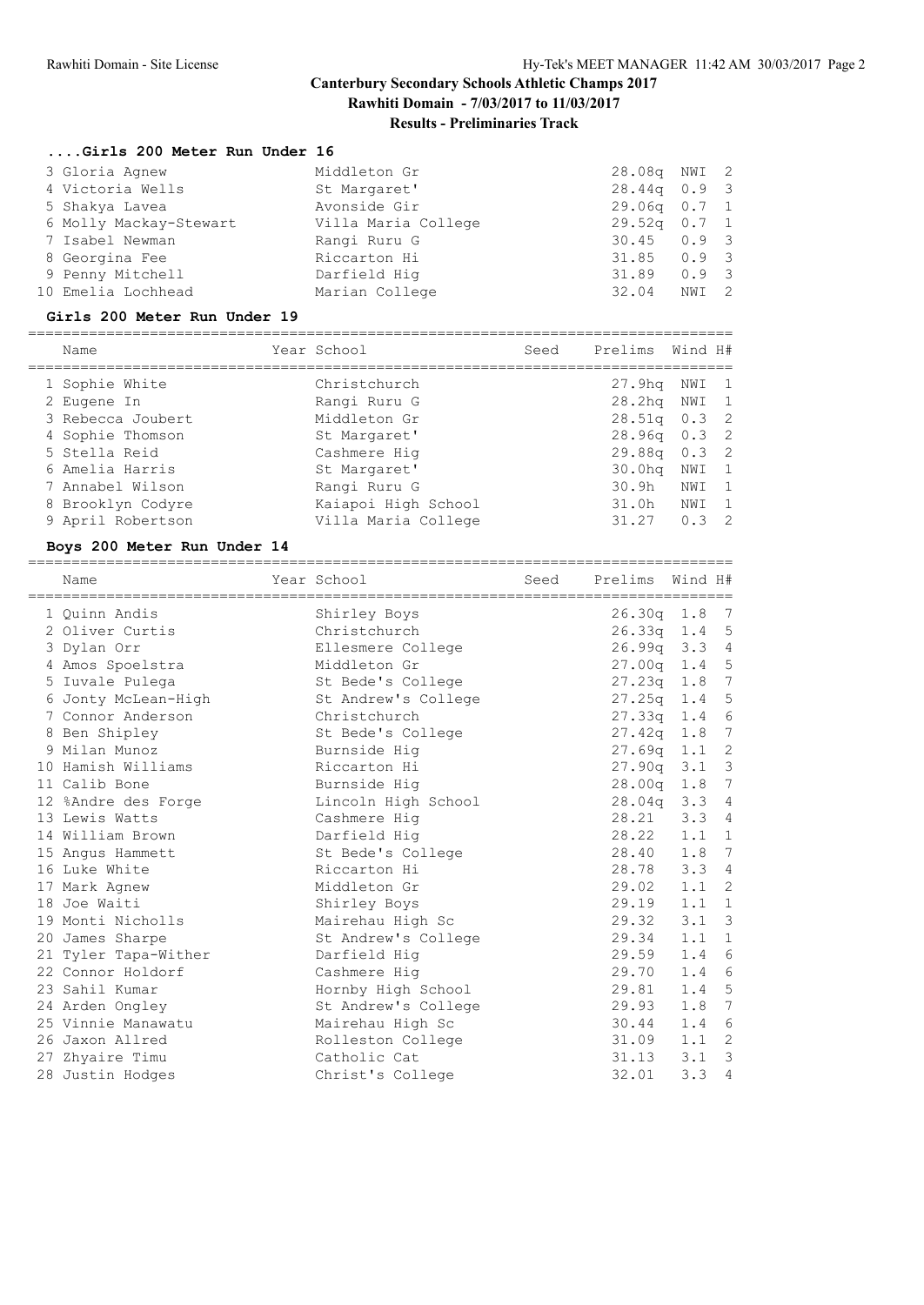### **Canterbury Secondary Schools Athletic Champs 2017 Rawhiti Domain - 7/03/2017 to 11/03/2017**

**Results - Preliminaries Track**

| Boys 200 Meter Run Under 14 |  |  |  |  |  |  |
|-----------------------------|--|--|--|--|--|--|
|-----------------------------|--|--|--|--|--|--|

| Emmanuel Chr                                                                             |                  |                                                                             |
|------------------------------------------------------------------------------------------|------------------|-----------------------------------------------------------------------------|
| Cashmere Hig                                                                             |                  |                                                                             |
|                                                                                          |                  |                                                                             |
| Christchurch                                                                             |                  |                                                                             |
| Rangiora Hig                                                                             |                  |                                                                             |
| 29 Luke Kennedy<br>30 Jack Lamont<br>31 Jack Chen<br>32 Jack Rodgers<br>33 Dylan Russell | Christ's College | $32.57$ 1.1 2<br>33.70 1.4 6<br>34.06 3.1 3<br>35.59 1.4 6<br>$36.51$ 1.1 2 |

#### **Boys 200 Meter Run Under 15**

================================================================================= Name Year School Seed Prelims Wind H# ================================================================================= 1 Mark Loh St Thomas Of 24.46q -0.1 4 2 Tim Ward Christ's College 25.29q -0.1 1 3 Colby Le Roux Lincoln High School 25.31q 0.6 2 4 Jacob Thompson St Andrew's College 25.33q 1.3 5 5 Matt Durant Christ's College 25.94q 0.6 2 6 Connor Watherston-Spence Shirley Boys 26.16q 1.1 3 7 Albert Ututaonga Cashmere Hig 26.17q -0.1 4 8 Cameron O'Donnell Darfield Hig 26.32q 0.6 2 9 Sohil Kumar Hornby High School 26.59q 0.6 2 10 Damian Leary Rangiora Hig 26.66q -0.1 1 11 Jayden McHerron Christchurch 26.69q 1.3 5 12 Josh Burges Christchurch 26.73q -0.1 4 13 Devante Wawatai Shirley Boys 26.87 -0.1 4 14 Heawane Gold Burnside Hig 26.96 1.3 5 15 Sam Lawry St Bede's College 27.02 -0.1 4 16 Shin Kato Riccarton Hi 27.03 -0.1 1 17 Liam Cromwell Cashmere Hig 27.25 -0.1 1 18 Tyler Bloomfield Linwood College 27.38 0.6 2 19 Lennox Dunn Ellesmere College 27.70 1.1 3 20 Sam Turner St Bede's College 28.00 0.6 2 21 Sean Stowers Shirley Boys 28.54 -0.1 4 22 Timothy Coulbeck Middleton Gr 29.00 1.3 5 23 Jose De Sousa Christchurch 29.59 -0.1 1 24 Karan Kumar Papanui High School 30.13 1.1 3 25 Lucas Greer Cashmere Hig 32.49 1.1 3

#### **Boys 200 Meter Run Under 16**

| Prelims Wind H#  |                                                                                                                                                     |
|------------------|-----------------------------------------------------------------------------------------------------------------------------------------------------|
| $23.97q - 0.3$ 1 |                                                                                                                                                     |
| $24.63q - 0.3$ 1 |                                                                                                                                                     |
| $24.86q +0.0$ 3  |                                                                                                                                                     |
| $24.90q - 0.2$ 4 |                                                                                                                                                     |
|                  |                                                                                                                                                     |
|                  |                                                                                                                                                     |
|                  |                                                                                                                                                     |
|                  |                                                                                                                                                     |
|                  |                                                                                                                                                     |
|                  |                                                                                                                                                     |
| $-0.2$ 4         |                                                                                                                                                     |
| $-0.6$ 2         |                                                                                                                                                     |
| $-0.6$ 2         |                                                                                                                                                     |
| $-0.2$ 4         |                                                                                                                                                     |
| $+0.0$           | $\overline{\mathbf{3}}$                                                                                                                             |
| 28.25            | $24.94q - 0.3$ 1<br>$25.01q - 0.3$ 1<br>$25.34 -0.3$ 1<br>$25.41 - 0.6$ 2<br>$25.49 - 0.6$ 2<br>$25.54 + 0.0$ 3<br>25.62<br>26.37<br>26.45<br>27.07 |